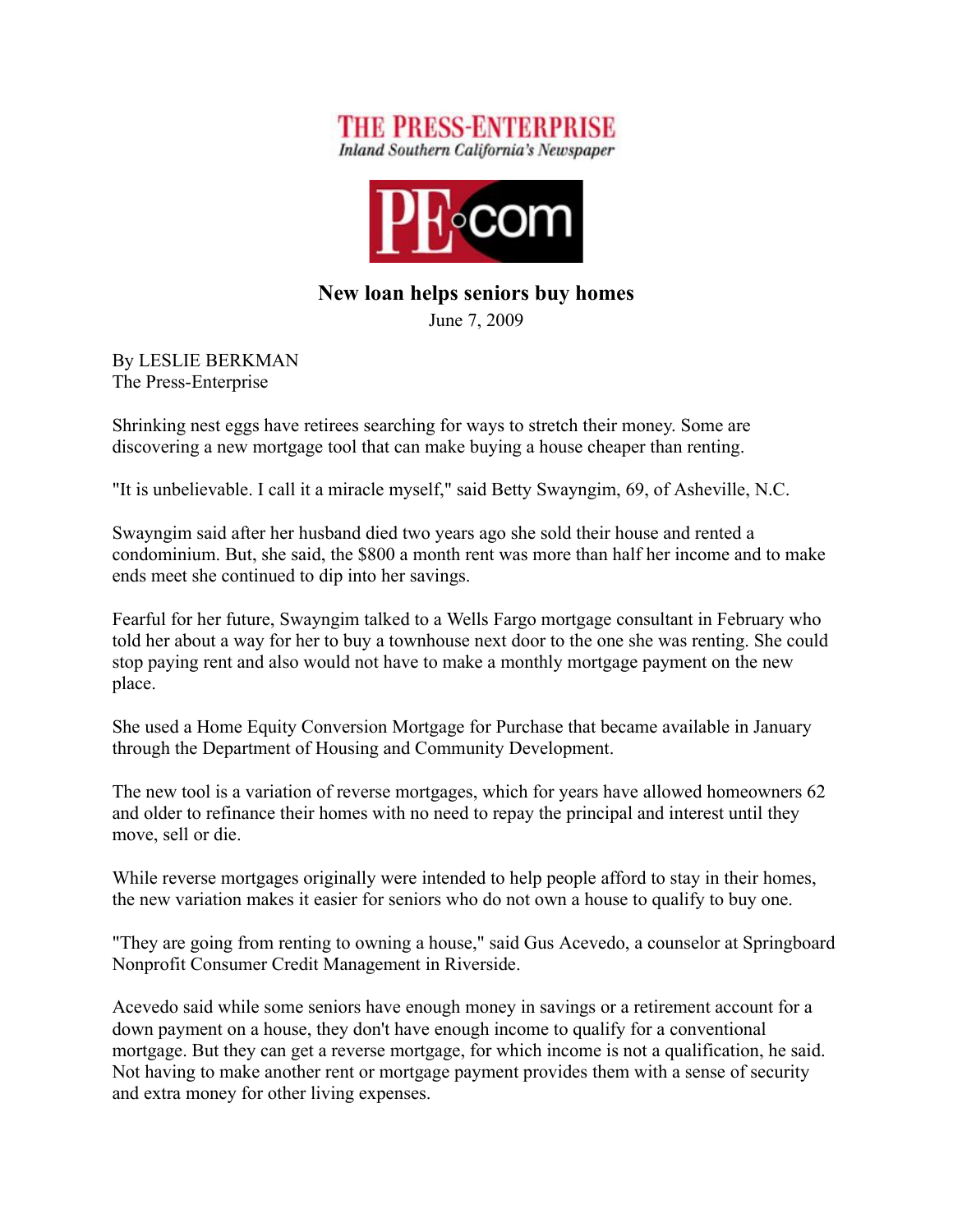So far Springboard has counseled about five clients who obtained reverse mortgages for purchase, Acevedo said, and he expects demand to grow.

Swayngim said that although she had \$60,000 for a down payment, she would not qualify for a traditional mortgage to buy a home because she does not have the necessary income or credit.

But in April she was able to buy a two-bedroom townhouse by putting \$60,000 down toward the \$132,000 purchase price and financing the rest with a reverse mortgage.

"I pay nothing but homeowner association fees, taxes and insurance. That is a far cry from \$800 a month," she said. She added that now she has no trouble paying her bills with her Social Security check.

The reverse mortgage for purchase, which is insured by the Federal Housing Authority, also can assist those who want to sell the house they own and buy another with the aim of downsizing, moving closer to family or relocating to a retirement community.

"We all feel this is a tremendous opportunity for certain seniors who may be moving out of state to be closer to children and grandchildren or out of a house they can't afford or into a single-story home," said Dean Jones, senior loan officer with Plaza Home Mortgage in San Diego and a member of the board of directors of the National Reverse Mortgage Lenders Association.

The Department of Housing and Community Development recently said it had received 2,408 applications for the purchase loan product, and 124 loans had been completed.

Some lenders say they are just beginning to take applications.

## Not FOR EVERYONE

The mortgage does not work for everyone. It requires a large down payment. The amount that can be borrowed is determined by the home's appraised value or sales price, whichever is lower, the borrower's age and the interest rate. The older the borrower, the more he or she can borrow.

Under the loan, a home loses equity each year to an expanding debt. When the homeowner sells the home or dies, the mortgage is paid off from the proceeds of the sale. The borrower or borrower's heirs will never owe more than the home's worth.

Reverse mortgages for purchase are an attractive new source of business for lenders, said Gordon Jaus, MetLife Bank's regional manager for reverse mortgages in the western United States.

Lenders do not have to wait for the mortgages to mature to get paid, Jaus said, because government-sponsored Fannie Mae, the sole investor in such mortgages, buys them after they are written.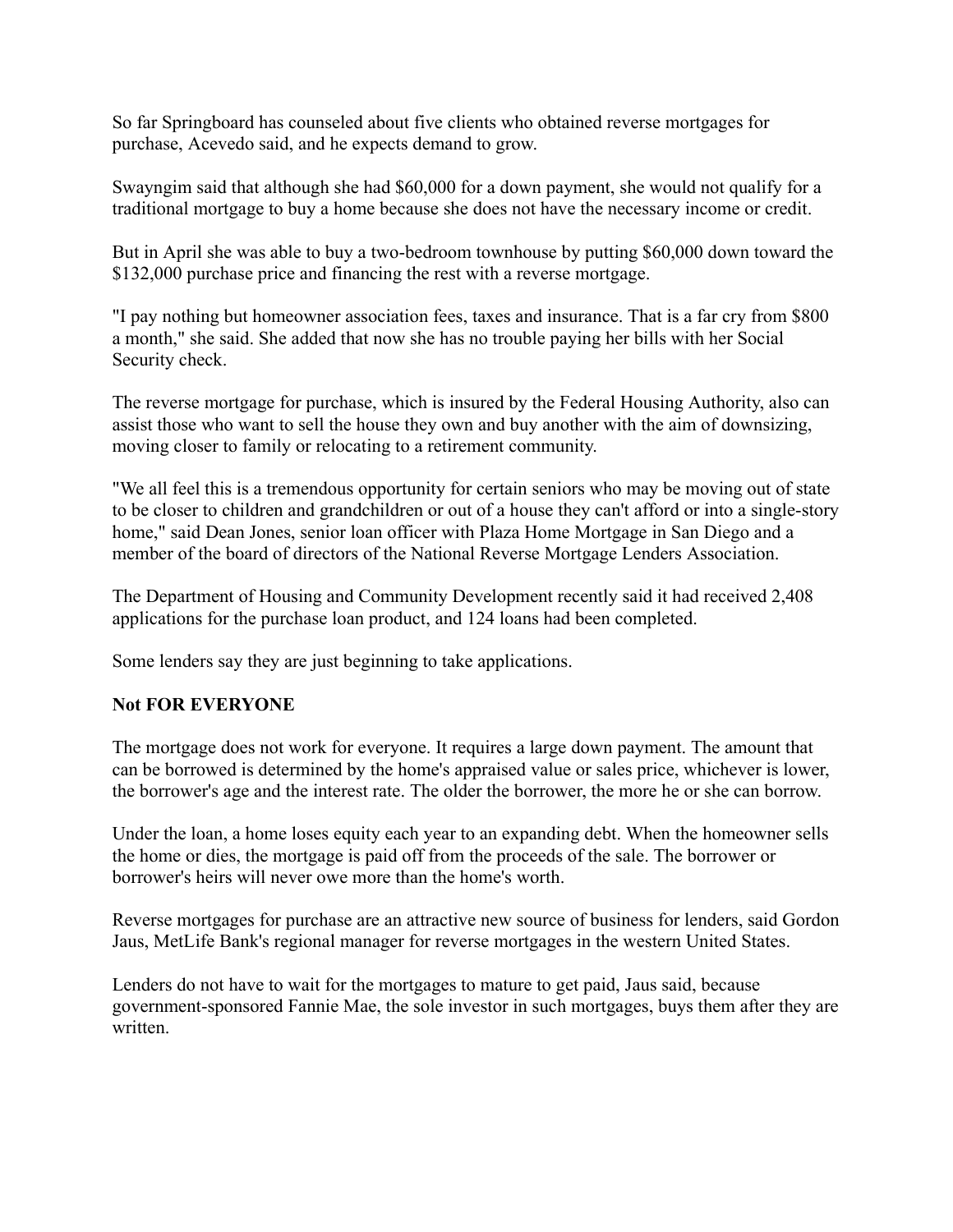Since closing costs for a reverse mortgage purchase are considerably higher than for a conventional home purchase, the expense makes sense only for a senior who is planning to stay a long time in the house he or she is buying.

Under government guidelines, every reverse mortgage borrower first must receive counseling from a HUD-approved agency.

A reverse mortgage can expand a senior's home purchasing power. In downsizing, for instance, sellers could retain more of the money from the sales of their original homes in retirement savings and dispose of their mortgage without having to pay all cash for another home.

A 62-year-old using a reverse mortgage could buy a house priced at roughly twice the amount of the required down payment.

The maximum price of a house that can be financed through a reverse mortgage this year was raised from \$417,000 to \$625,000.

## NO MORTGAGE

Ronald Barnard, founder and chief executive of Norco-based Home Center Realty, said the new reverse mortgage for purchase could be valuable for seniors who want to sell houses near LA and move to Riverside or San Bernardino counties to be near their children.

Bernard said in moving from the higher-priced Los Angeles area, home sellers in their 70s could pocket a big chunk of money for retirement, put 25 to 30 percent down on a new place "and still get a house as nice or nicer and bigger and with no mortgage payments."

Pat Conway, 67, a real estate agent who lives in San Jose, salvaged the remaining equity from her 1,300-square-foot house, which had been losing value in California's busted housing market, and bought a condominium in the same city. By using a reverse mortgage, she was able to finance more than half the \$225,000 price of the condo and discard her monthly mortgage payment.

Conway said if she hadn't used the reverse mortgage, she would have had to move out of the area, far from her children and grandchildren, to find a condominium she could afford to buy for cash.

Although Conway knows the reverse mortgage could erode the equity in her new condo, she said she is confident that real estate will appreciate again and build back some of the lost equity.

Besides, she said, she feels safe realizing, "Even if they use up your equity, they can never kick you out of your home."

*Reach Leslie Berkman at lberkman @PE.com or 951-368-9423.*